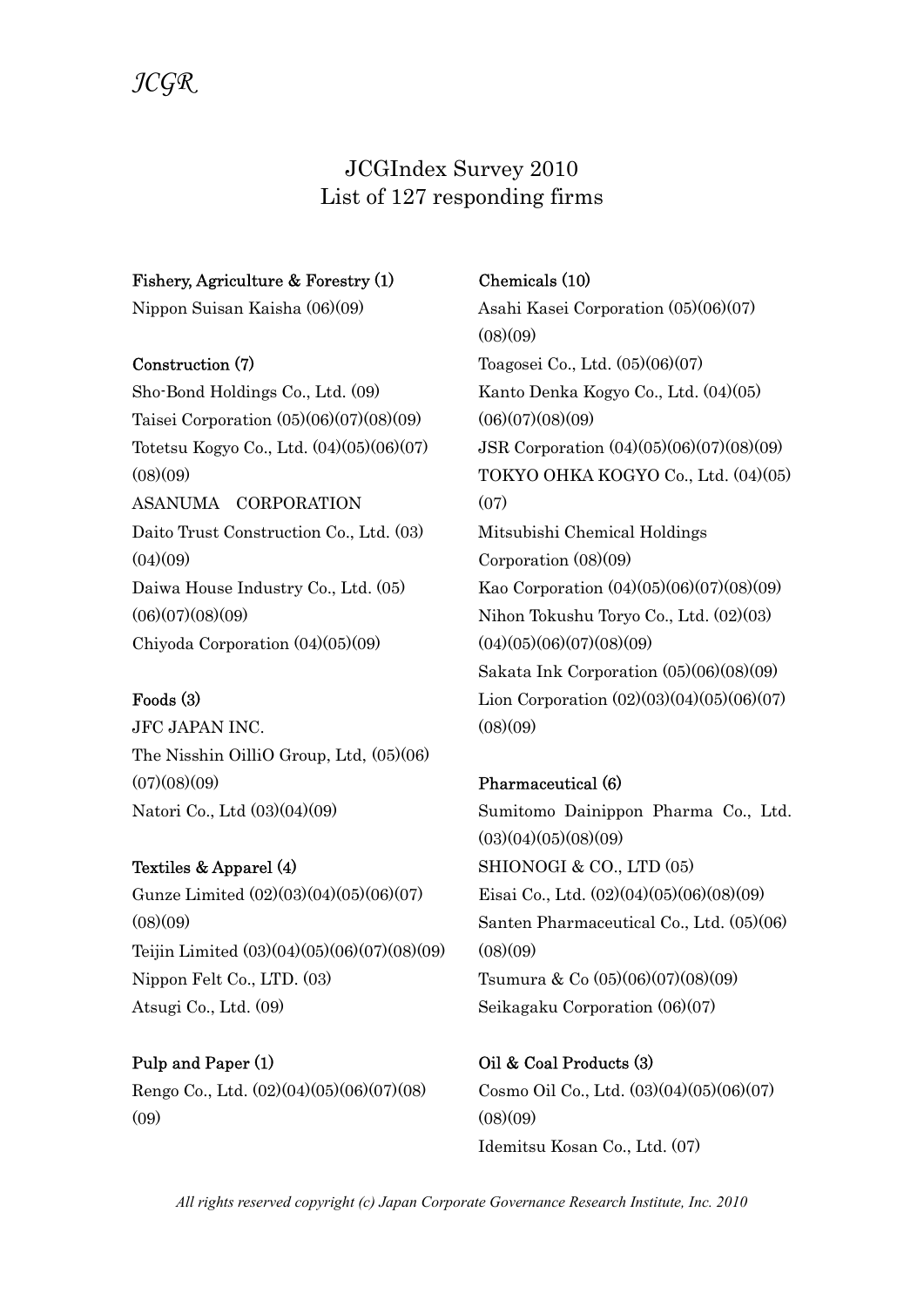JXTG Holdings, Inc.

#### Rubber Products (2)

Bridgestone Corporation (02)(03)(04)(05) (06)(08)(09) Bando Chemical Industries, Ltd. (03)(05)  $(06)(09)$ 

# Metal Products (4)

Sankyo-Tateyama Holdings, Inc (04)(05)  $(06)(07)(08)(09)$ Rinnai Corporation (05)(06)(07) Chugoku Kogyo Co., Ltd. (04) Advanex Inc. (06)(07)(08)

# Machinery (8 社)

Komatsu Ltd. (07)(09) Sumitomo Heavy Industries, Ltd  $(04)(05)(06)$  $(07)(08)(09)$ Tsukishima Kikai Co.,Ltd. (07)(08)(09) Shintokogyo, Ltd. (04)(06)(08)(09) FUJITEC CO., LTD. (04) Glory Ltd (07)(08)(09) Hitachi Zosen Corporation  $(03)(04)(05)(06)(07)(08)$  $(09)$ Mitsubishi Heavy Industries, Ltd.  $(04)(05)(06)(08)(09)$ 

# Electric Appliances (22)

Konica Minolta Japan, Inc. (02)(03)(04) (05)(06)(07)(08)(09) Toshiba Corporation (04)(05)(06)(07)(08)  $(0.9)$ Toshiba Tec Corporation (05)(07)(08)(09) NIDEC Corporation (03)(05)(06)(07)  $(08)(09)$ DAIHEN Corporation Omron Corporation (02)(03)(04)(05)(06)  $(07)(08)(09)$ NEC Corporation (04)(05)(06)(07)(08)(09) Anritsu Corporation (02)(03)(04)(05)(06)  $(07)(08)(09)$ Sony Corporation (04)(05)(06)(07)(08)(09) TDK Corporation (05)(06)(07)(08)(09) Sumida Corporation (02)(03)(04)(05)(06)  $(07)(08)(09)$ Horiba, Ltd. (02)(04)(05)(06)(09) Advantest Corporation (06)(07)(08)(09) ESPEC Corp. (06)(08)(09) Sysmex Corporation (07)(08)(09) Ushio Inc (03)(05)(06)(07)(08)(09) Yamaichi Electronics Co., Ltd. (08)(09) Casio Computer Co., Ltd. (05)(06)(07)  $(08)(09)$ Rohm Co., Ltd. (02)(04)(05)(06)(07)(08)  $(0,9)$ Taiyo Co., Ltd. (06)(07)(08)(09) Murata Manufacturing Co., Ltd. (03)(04)  $(05)(06)(08)(09)$ Ricoh Company, Ltd. (04)(05)(06)(07)(08)  $(09)$ 

Transportation Equipment (3) Toyota Boshoku Corporation (04)(05)(06)  $(07)(08)(09)$ Mitsui E&S Shipbuilding Co., Ltd. (02)  $(03)(04)(05)(06)(07)(09)$ Masen Electric Industrial Co., Ltd. (04)  $(05)(06)(07)(08)(09)$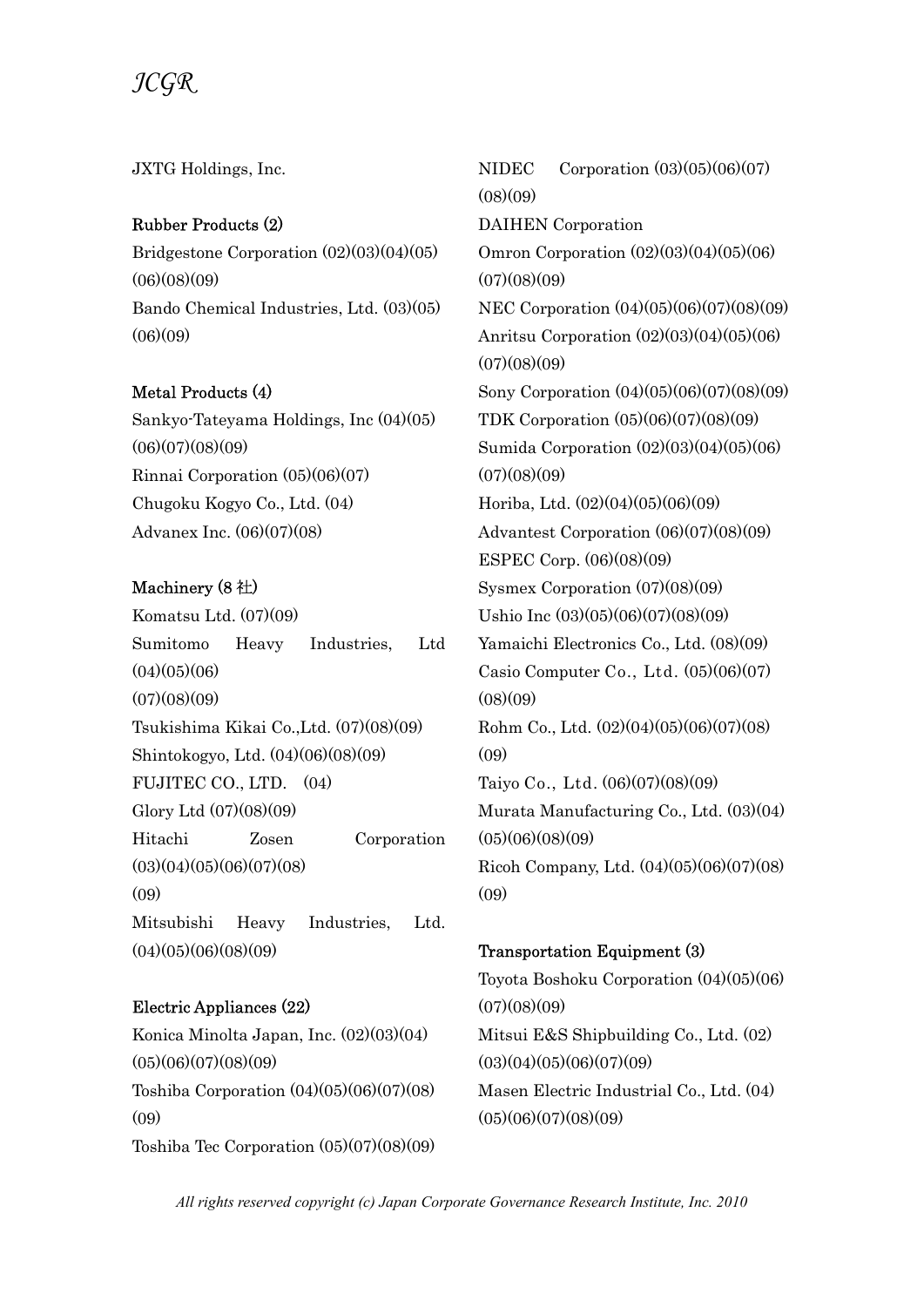# $\mathcal{H}$ GK

Precision Instruments (1) Terumo Corp. (03)(04)(05)(06)(07)(08)(09)

# Other Products (8)

Pronexus Inc. Toppan Printing Co., Ltd. (02)(03)(04)(05)  $(06)(07)(08)(09)$ Dai Nippon Printing Co., Ltd. (06)(07)(08) (09) Tosho Printing Company, Limited  $(04)$ TAKARA PRINTING CO., LTD. (08) Yamaha Corporation (02)(04)(05)(07)(09) Nintendo Co., Ltd. (05)(07)(08)(09) Nakabayashi Co., Ltd. (08)(09)

# Electric Power & Gas (3)

Chubu Electric Power Co., Inc. (04)(06)  $(07)(08)(09)$ KYUSHU ELECTRIC POWER CO., INC.  $(04)(05)(07)$ 

# Land Transportation (1)

Yamato Holdings Co., Ltd. (03)(04)(05)  $(06)(08)(09)$ 

# Marine Transportation (1)

Kawasaki Kisen Kaisha, Ltd. (03)(04)  $(05)(06)(07)$ 

Information and communication (4) Itochu Techno-Solutions Corporation (02)  $(06)(07)(08)(09)$ ARGO GRAPHICS Inc.

TV TOKYO Corporation KDDI Corporation (04)(05)(06)(07)(08)  $(0.9)$ 

#### Wholesale Trade (13)

Fuji Kosan Company, Ltd. (04)(05)(06)  $(07)(08)(09)$ Satori Electric Co., Ltd. Marubun Corporation (09) SK Japan Co., Ltd. (05)(06)(07)(09) Toyota Tsusho Corporation (03)(04)(05)  $(07)(08)(09)$ Mitsui & CO., Ltd. (02)(04)(05)(06)(07)  $(08)(09)$ Sumitomo Corporation (02)(03)(04)(05)  $(06)(07)(08)(09)$ Mitsubishi Corporation (07)(08)(09) Ryoden Corporation (03)(04)(05)(06)(09) TOYO Corporation (06)(07) Autobacs Seven Co., Ltd. EMORI & CO., LTD. (07) SUZUKEN CO., LTD. (03)(04)(05)(06)  $(07)(08)(09)$ 

# Retail Trade (8)

Seven & i Holdings Co., Ltd (07)(08)(09) PARIS MIKI HOLDINGS Inc. Takashimaya Company, Limited (02)(03)  $(06)(07)(08)(09)$ Nissen Holdings Co., Ltd. (04)(05)(07)(08)  $(09)$ PARCO Co., Ltd. (03)(04)(05)(06)(07)(08)  $(09)$ Izumiya Co., Ltd. (07)(08)(09) AEON Co., Ltd. (04)(05)(06)(07)(08)(09) AIN HOLDINGS INC.

# Banks (2)

Resona Holdings, Inc. (03)(04)(05)(06)(07)  $(08)(09)$ 

All rights reserved copyright (c) Japan Corporate Governance Research Institute, Inc. 2010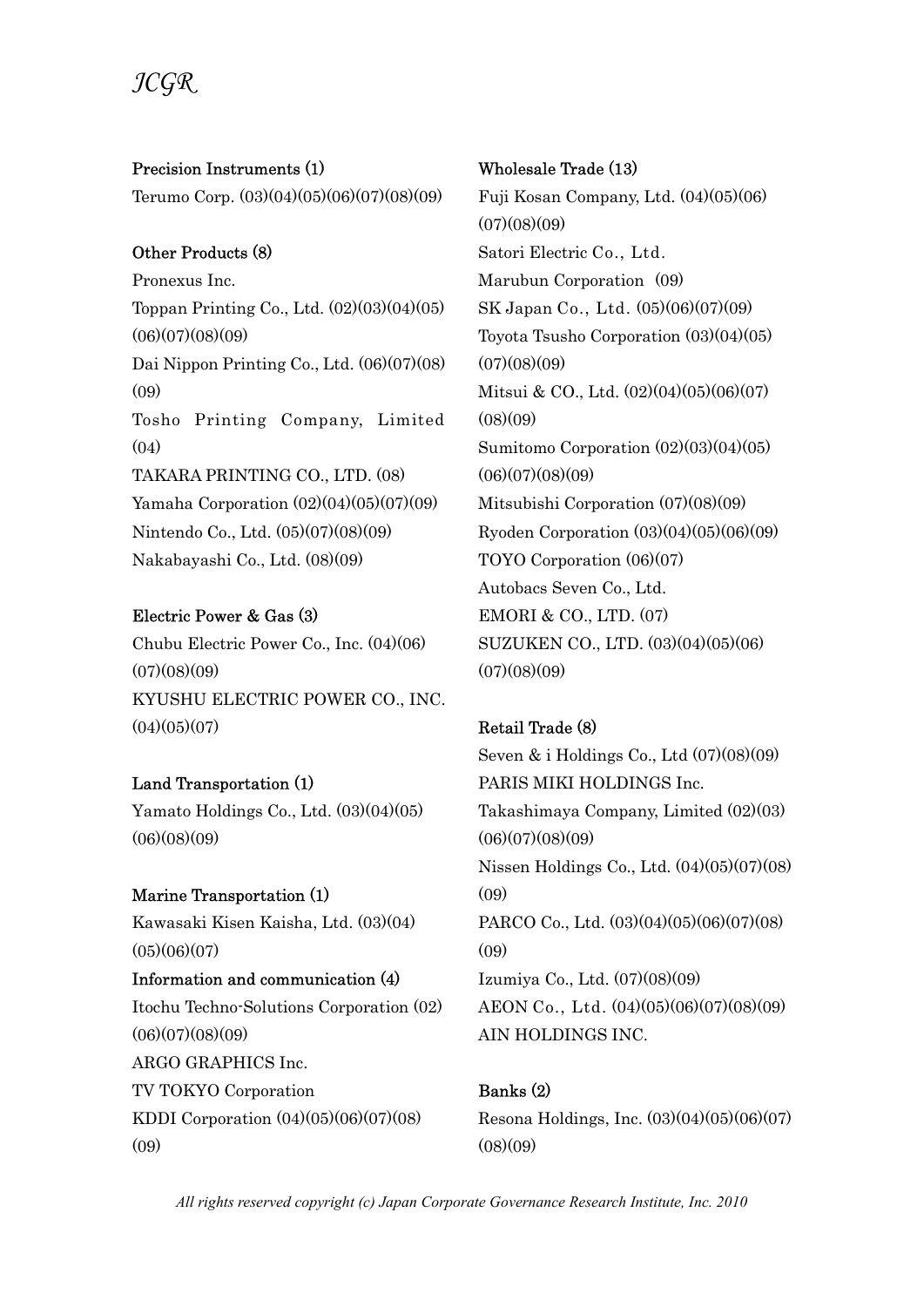

Sapporo Hokuyo Holdings, Inc. (05)(06)

#### Securities & Commodity Futures (3)

Daiwa Securities Co. Ltd. (02)(04)(05)  $(06)(07)(08)(09)$ Nomura Holdings, Inc. (03)(04)(05)(06)  $(07)(09)$ Ichiyoshi Securities Co., Ltd. (09)

#### Insurance (2)

Tokio Marine Holdings, Inc. (03)(05)(06)  $(07)(08)(09)$ T&D Holdings, Inc. (04)(05)(07)(08)(09)

# Other Financing Business (1)

ORIX Corporation (02)(03)(04)(05)(06)  $(07)(08)$ 

# Real Estate (2)

Mitsubishi Estate Co., Ltd. (02)(03)(05)  $(06)(07)(08)(09)$ Leopalace21 Corporation (08)(09)

# Services (5)

Nippon Koei Co., Ltd. (03)(04)(05)(06)  $(07)(08)$ Accordia Golf co., Ltd. (07)(09) NEC Fielding, Ltd. (03)(04)(05)(06)(07)  $(08)(09)$ Dentsu Inc. (04)(05)(07)(08)(09) ADK Holdings Inc. (04)(05)

(Total 127 companies)